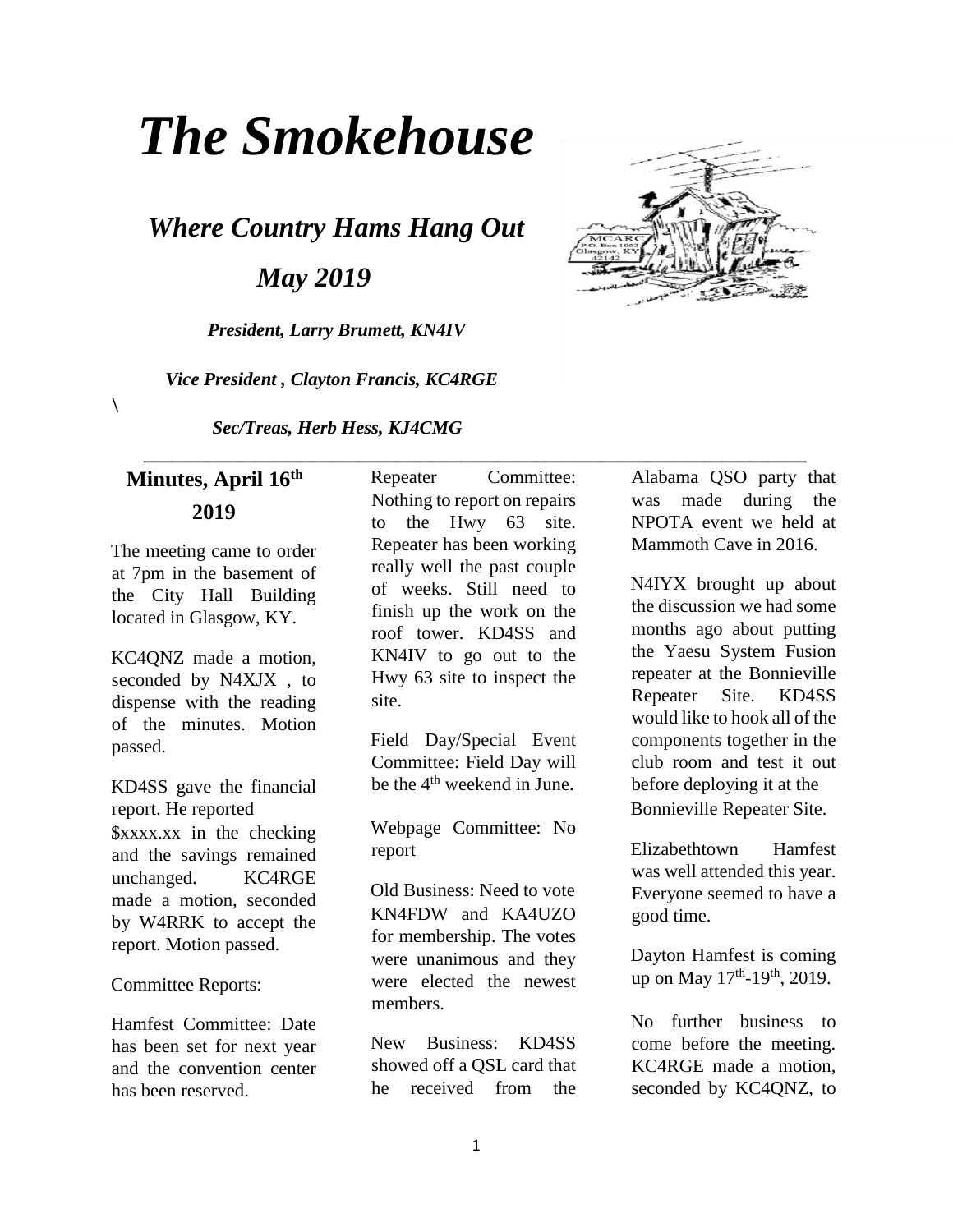adjourn. Motion passed. The meeting adjourned at 7:17pm. There were 18 members present for the meeting.



## **Hams Help Trace "Mystery" Signal Disrupting Keyless Entry Devices in Ohio**

A **recent article** in *The New York Times* reported that many garage door openers and keyless vehicle entry fobs in an Ohio town near Cleveland mysteriously stopped working. While the article invoked *The X-Files* and hinted initially that a NASA research center somehow could be involved, the cause was not so much mystifying as arcane.

"Garage door repair people, local ham radio enthusiasts, and other volunteer investigators descended on the neighborhood with various meters," the May 4 article by Heather Murphy recounted. "Everyone agreed that something powerful was interfering

with the radio frequency that many fobs rely on, but no one could identify the source."

More than a dozen residents reported intermittent issues getting their key fobs and garage door openers to operate, and most lived within a few blocks of each other. At one point, the local power utility started shutting off power to areas where the strongest RF signal was detected, but the signal persisted. Dan Dalessandro, WB8ZQH, a TV repairer, was among several hams who investigated. He initially picked up "little blips" on a signal detector, but finally, on one block and at a particular house, the signal was quite loud.

"The source of the problem was a homebrew, batteryoperated device designed by a local resident to alert him if someone was upstairs when he was working in his basement," the *Times* reported. "It did so by turning off a light." The individual, who, the article said, has special needs, was not identified for privacy concerns. The inventor, who had no malicious intent, had no inkling that his device was wreaking havoc on the neighborhood until a North Olmstead City Council member and a volunteer knocked on his door. The device operated on 315 MHz, the frequency many keyless-entry devices use under FCC Part 15 rules. The device's battery was removed, the signal stopped, and all who were involved breathed sighs of relief.



#### **ARRL Field Day Gear Now Available**

**ARRL Field Day** — the most popular on-the-air operating event in Amateur Radio — is June 22-23, and official gear and supplies are now available from ARRL. Pocket **TShirts**, **hats**, **pins**, **patches**, **stickers**, and coffee **mugs** are a great way to acknowledge — and commemorate — your participation in this annual event.

Encourage club members, family, friends, and prospective hams to take part using ARRL Field Day with recruitment **posters** and attractive "Get on the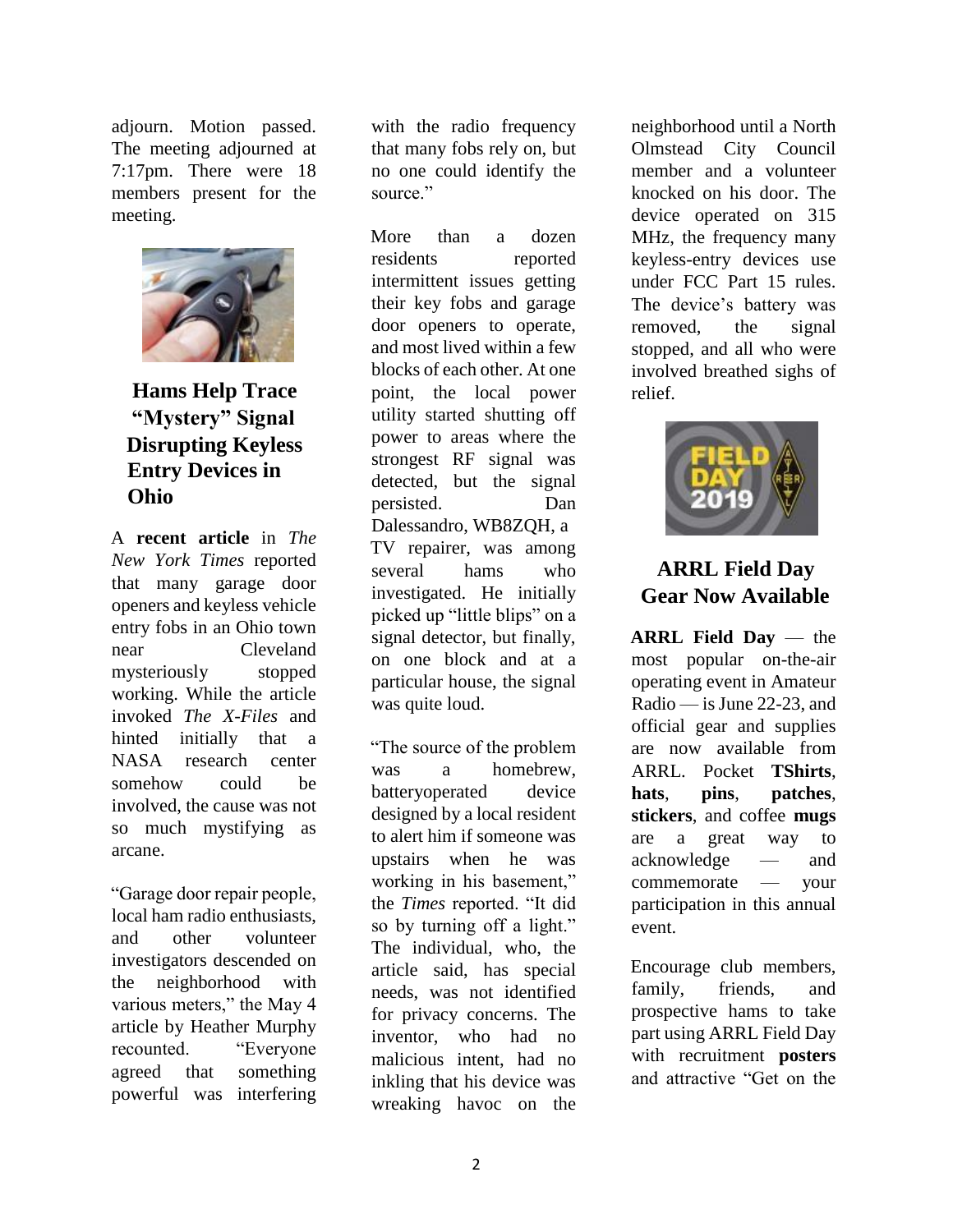Air" (GOTA) **pins** for those newcomers.

ARRL's new **Radio Communications** vinyl banner is the perfect sentiment for showing-off Amateur Radio at ARRL Field Day, any public exhibit or recruitment display. Good for indoor and outdoor use and reusable for years to come.

Clubs are encouraged to order early. Place a group order and pay just \$12.50 shipping for all orders over \$50 (while supplies last). Get your 2019 ARRL Field Day supplies from the ARRL **online store** or by calling (888) 277-5289 in the US, Monday through Friday, from 8 AM to 5 PM Eastern Time. Outside the US, call (860) 5940355.

The complete 2019 **ARRL Field Day** packet is online. ARRL encourages participants to register their Field Day operations using the **FD Site Locator**.



**ARRL's Free Exam Review for Ham Radio Updated** 

**ARRL Exam Review for Ham Radio**™ has been

updated in advance of the release of the ninth edition of *The ARRL General Class License Manual for Ham Radio*. ARRL Exam Review is a free online resource for use with current editions of **ARRL License Manuals**. The service can be accessed via a web browser, and uses the official examination question pools to construct chapter-by-chapter reviews. Upon completing study, Exam Review helps the license candidate take practice exams with the same number and variety of questions that he or she will encounter on exam day. Practice tests can be taken over and over, scored in complete privacy, or even printed with an answer key. Exam Review includes quick feedback about the questions missed.

The update to Exam Review and the new edition *General Class License Manual* coincides with a new General Class question pool released earlier this year by the National Conference of Volunteer Examiner Coordinators (**NCVEC**). The new 2019 – 2023 General Class question pool becomes effective July 1, 2019 for examinations in the Amateur Radio Service.

The 2015 – 2019 General Class pool remains in effect for exams given until June 30, 2019. ARRL Exam Review provides access to both the current and new General Class questions.

A federally licensed service, Amateur Radio (or "ham radio") provides the broadest and most powerful wireless communication capability available to private citizens anywhere in the world. ARRL, the national membership association for Amateur Radio licensees in the US, offers books, online content, and other resources for Amateur Radio licensing, operating, and lifelong learning.

For more information about getting started in Amateur Radio, visit **What is Ham Radio** or call 800326-3942 (800-32 NEW HAM). ARRL can help you find local **radio clubs**, **classes**, and **testing sites**.



**IARU Argues for Protection from Wireless Power**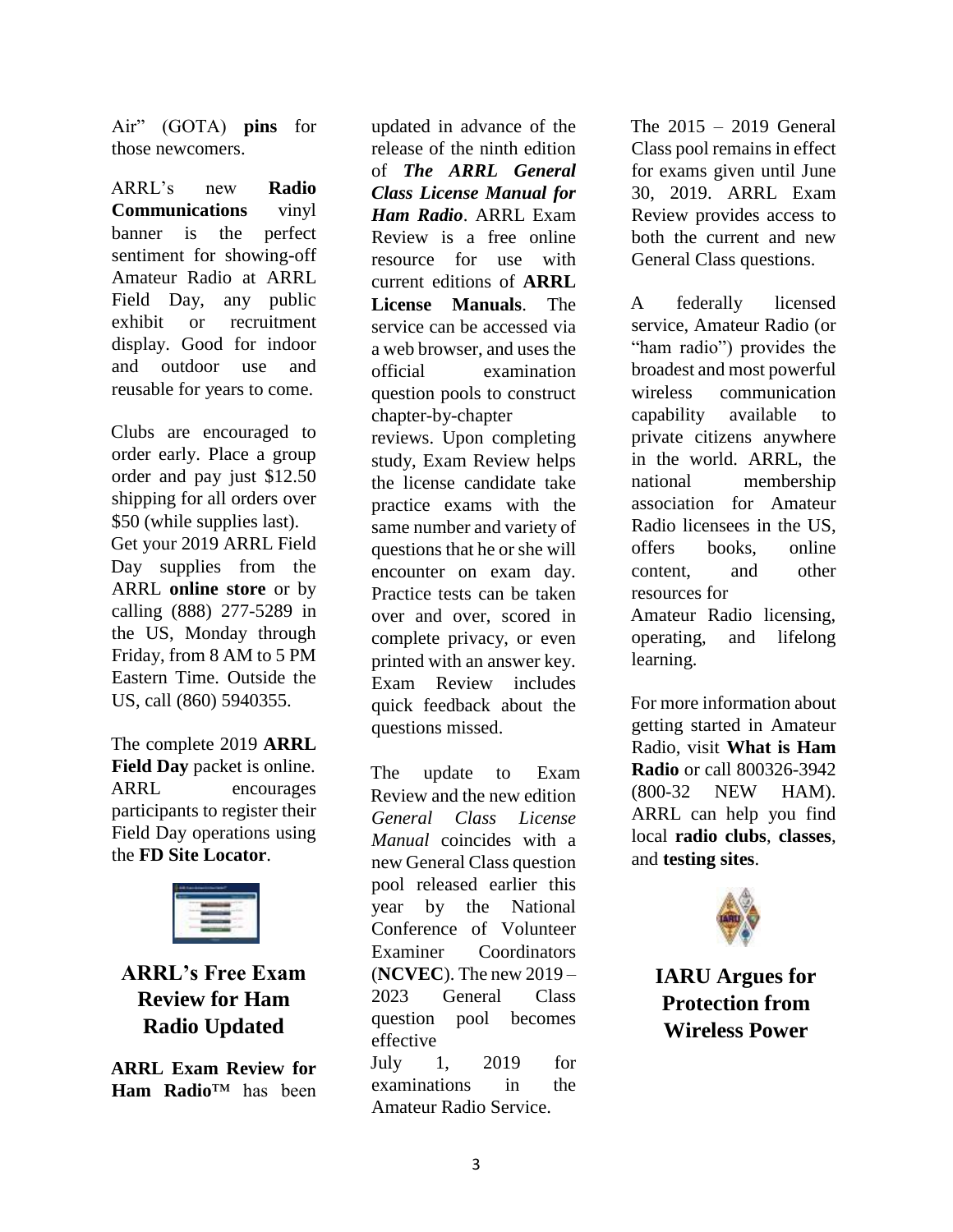#### **Transfer Spurious Emissions**

The International Amateur Radio Union (IARU) was represented April 8 – 10, when **CEPT Committee SE24 – Short Range Devices** met in Ankara, Turkey, to undertake further work concerning wireless power transfer/transmission (WPT). SE24 is considering WPT for electric vehicles (WPTEV) and also for generic applications.

IARU already provided extensive input on the potential impact on radio communications resulting from spurious emissions from WPT devices, as detailed in *CEPT ECC Report 289*, published in January. According to that report, given the planned density of WPT systems for electric vehicles operating in the 79 – 90 kHz range, it is calculated that there will be a widespread and serious impact for the Amateur Service in the vicinity of WPT systems, should

spurious emissions, measured at 10 meters, be at the current limits of *ERC Recommendation 74-01*.

At the Ankara meeting, IARU and other interested parties provided further input. SE24 will meet again in early July to focus on WPT issues.

Also at Ankara, IARU attended the Short-Range Devices Maintenance Group meeting (SRD/MG), where it was noted that further work was needed in SE24 before spurious emission limits for WPT devices could be addressed in a regulatory sense. IARU was represented in Ankara by IARU Region 1 President Don Beattie, G3BJ, who is spearheading the IARU's work in this area.

#### The issue of WPT-EV is World

Radiocommunication Conference 2019 (WRC-19) Agenda Item 9.1.6, for which studies are still under way. Broadcasters, land mobile services, and others have also expressed concern about spurious WPT-EV emissions. Further work remains regarding generic WPT systems for such applications as cell phone charging, power tools, and household appliances.

# **So Now What? Podcast**

"Finding the Right Club for You" is the focus of the new (May 2) episode of the "**So Now What?**" podcast for Amateur Radio newcomers.

If you're a newly licensed Amateur Radio operator, chances are you have lots of questions. This biweekly podcast has answers! "So Now What?" offers insights from those who've been just where you are now. New episodes will be posted every other Thursday, alternating newepisode weeks with the

"**ARRL The Doctor is In**" podcast.

"So Now What?" is sponsored by **LDG** 

**Electronics**, a family owned and operated business with laboratories in southern Maryland that offers a wide array of antenna tuners and other Amateur Radio products.

ARRL Communications Content Producer Michelle Patnode. W3MVP, and ARRL Station Manager Joe Carcia, NJ1Q, co-host the podcast. Presented as a lively conversation, with Patnode representing newer hams and Carcia the veteran operators, the podcast will explore questions that newer hams may have and the issues that keep participants from staying active in the hobby. Some episodes will feature guests to answer questions on specific topic areas.